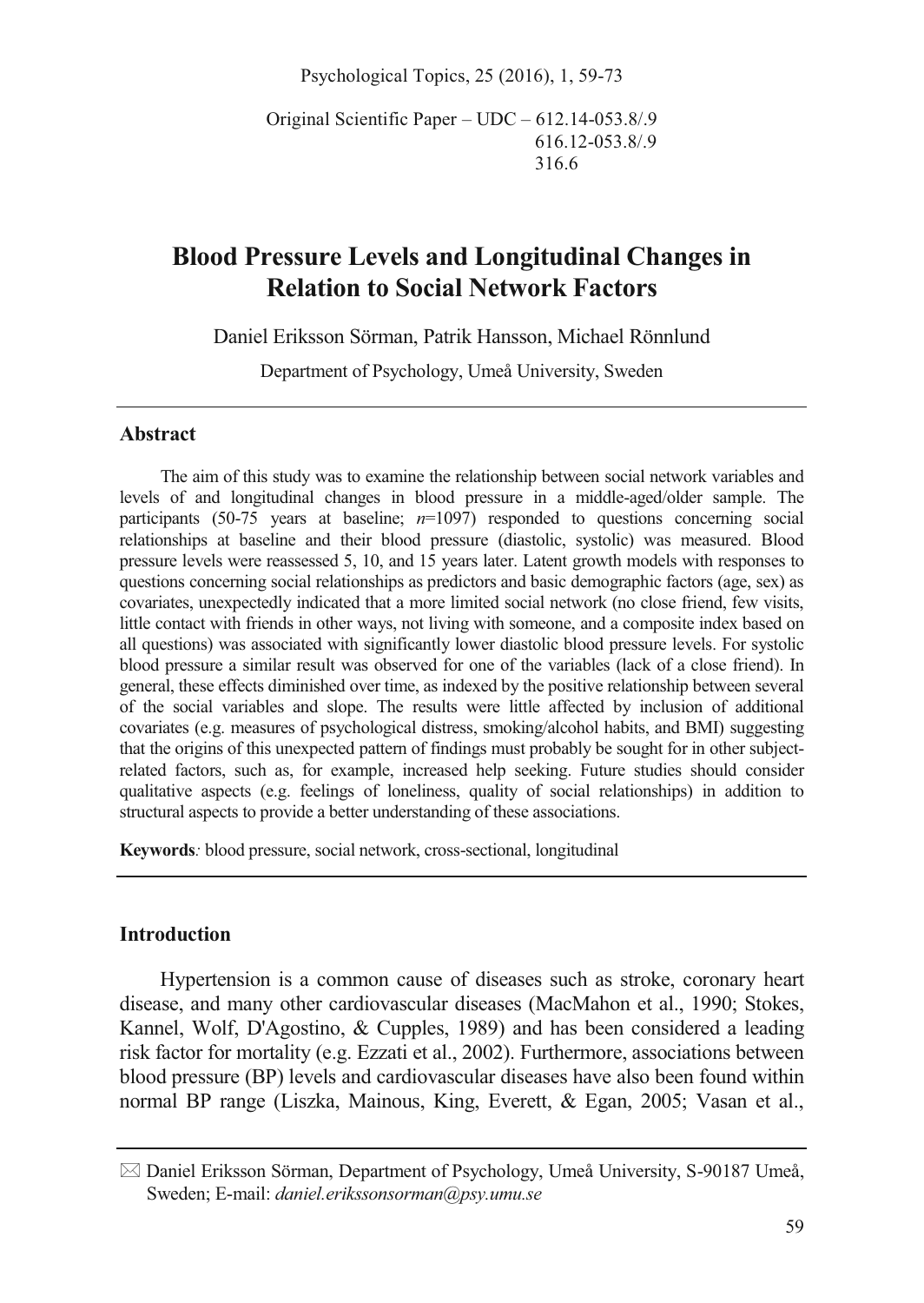2001; Zhang et al., 2006). Thus, identifying factors that have the potential to reduce high BP levels are of acute interest.

In the present study we examined the potential role of social network factors for blood pressure. Social network is a term that can refer to the matrix of social relationships that individuals are connected to (Peek & Lin, 1999). Several studies suggest that engagement in social networks is beneficial for a variety of health outcomes, including subjective health (Melchior, Berkman, Niedhammer, Chea, & Goldberg, 2003; Okamoto & Tanaka, 2004), cognitive health (Lande, Kaczorowski, Auinger, Schwartz, & Weitzman, 2003; Waldstein, 1995), quality of life (García, Banegas, Pérez-Regadera, Cabrera, & Rodríguez-Artalejo, 2005), and cardiovascular health (Tay, Tan, Diener, & Gonzalez, 2013). In addition, there is some direct evidence of a relationship between limited social network and high BP (e.g. Bland Krogh, Winkelstein, & Trevisan, 1991; Gump, Polk, Kamarck, & Shiffman, 2001; Hanson, Isacsson, Janzon, Lindell, & Rastam, 1988; Redondo-Sendino, Guallar-Castillón, Banegas, & Rodríguez-Artalejose, 2005) and hypertension diagnosis (Cornwell & Waite, 2012). However, results are not univocal (see Hawkley, Thisted, Masi, & Cacioppo, 2010).

It is possible that having a large social network can reduce the risk of feeling lonely and thereby reduce levels of stress (e.g. Ong, Rothstein, & Uchino, 2012), and hence avoid negative effects on cardiovascular, endocrine, and immune systems (Sparrenberg et al., 2009; Uchino, Cacioppo, & Kiecolt-Glaser, 1996). Further, availability of, or support from network members, including family and friends, can be important for earlier disease diagnosis and management of hypertension. Individuals who have a larger social network are more likely to talk about health matters and are therefore less likely to have their BP uncontrolled (Cornwell & Waite, 2012). Finally, social interactions and social support might promote adherence to medical treatment (see DiMatteo, 2004).

Although there is some support for a link between social network and BP, a limited number of studies have investigated how social network factors relate to BP in the long term (cf. Redondo-Sendino et al., 2005). Hawkley et al. (2010), for an exception, found that loneliness at baseline, but not social network size, was associated with changes in blood pressure (systolic) over a follow-up period of 4 years.

Given the relative lack of prior longitudinal studies, the aim of present study was to investigate the role of social network as predictor of levels and long-term changes in blood pressure. More specifically, social network variables were included as predictors of levels (intercept) and changes (slope) in growth curve models involving baseline, 5-, 10-, and 15-year follow-up measurements of diastolic (DBP) and systolic (SBP) blood pressure in population-based samples of Swedish adults with a baseline age ranging from 50 to 75 years (Nilsson et al., 1997, 2004). The potential influence of a number of other factors (e.g. demographic-, health-, and lifestyle factors) were considered in the analyses.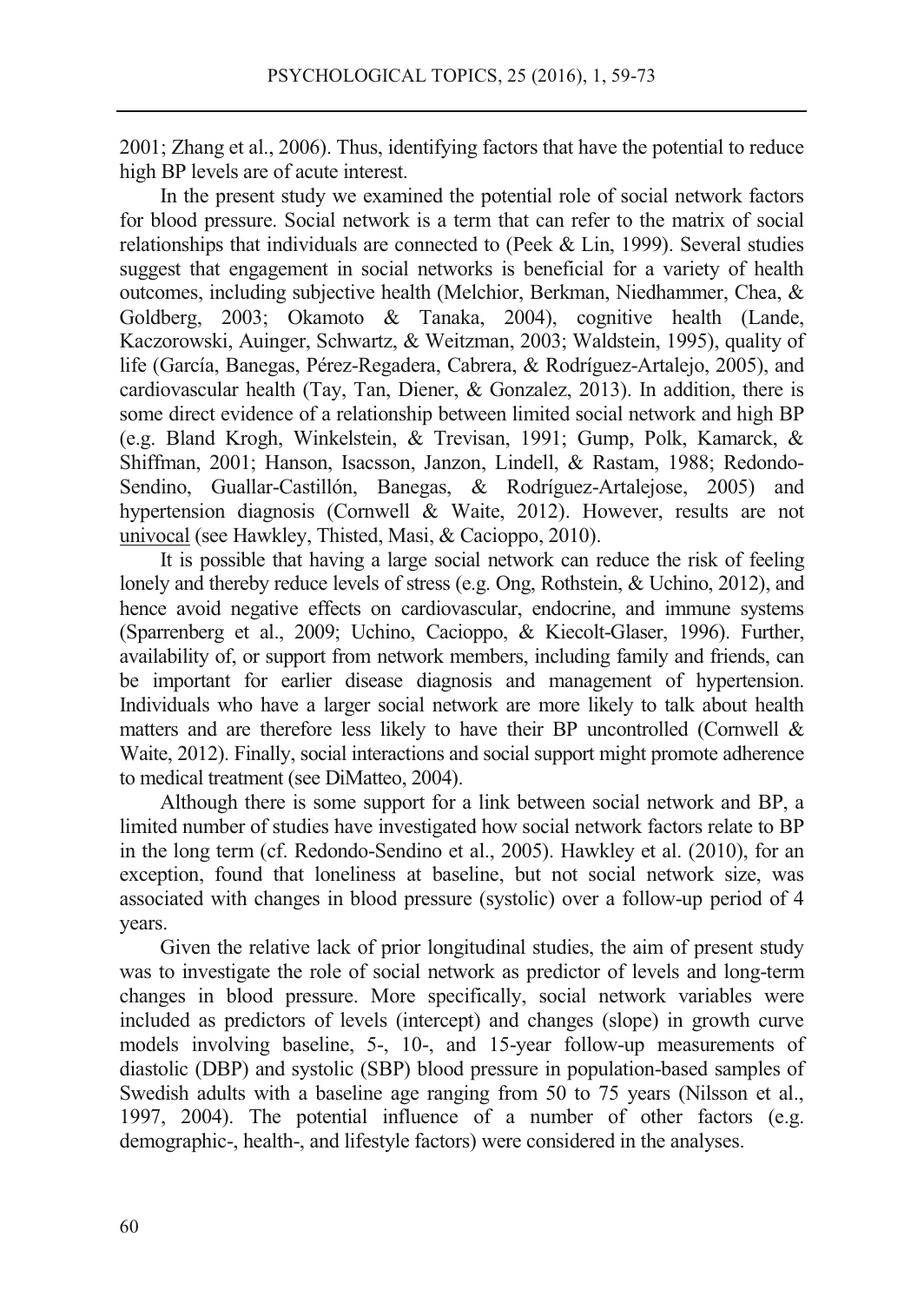# **Methods**

### *Study Sample*

Data emanated from the Betula prospective cohort study (Nilsson et al., 1997, 2004). Betula is a study of aging, cognition, and health that started in Umeå, Sweden, in 1988. The participants were selected from the population registry of Umeå municipality using stratified (age, sex) random sampling. So far, data has been collected over six test waves; 1988-90 (T1), 1993-95 (T2), 1998-2000 (T3), 2003-2005 (T4), 2008-2010 (T5), and 2013-2014 (T6). On each of these test occasions, participants were invited to two assessments, about one week apart. The first focused on health measures, the second on cognitive testing. Data from the latest test wave is still being prepared and the questions concerning social relationships were first included at T2. Hence, in the present analyses, data for the test waves T2-T5 were considered.

For T1 (1988-90), the participants were divided into ten age cohorts: 35, 40 and so forth up to 80 years of age. Each cohort consisted of 100 persons and the total number of trial participants (Sample 1) at the first test round was thus 1 000. For T2 (1993-95), the baseline of this study, the participants from S1 returned and two new samples were added: S2  $(n=997)$  and S3  $(n=966)$ . S3 was divided into age cohorts 40, 45 and so forth up to 85, (i.e. the same age as S1 had at T2) whereas the sampling of Sample 2 started at 35. At T3 a further a sample was added; S4 starting at age 35, and at T4 sample 5 was included starting at the same age. For the purpose of this study, only the samples 1 and 3 contributing with longitudinal data over four test waves were included. The targeted age range in the present study was 50 years and older. Given that expected survival is very limited for the oldest groups (80-85 years at baseline) these were excluded. Hence, the present analyses targeted participants with a baseline age in the range from 50 to 75 years. An overview of the Betula design indicating the samples and measurement occasion included in the present study is provided in Figure 1.

|                | Age        | Τ1 | T2 | T3             | T4                                                                      | T5             | T6 |
|----------------|------------|----|----|----------------|-------------------------------------------------------------------------|----------------|----|
| Sample         | *<br>range |    |    |                | (1988-1990) (1993-1995) (1998-2000) (2003-2005) (2008-2010) (2013-2014) |                |    |
| S1             | 35-80      | S1 | S1 | S1             | S1                                                                      | S1             | S1 |
| S <sub>2</sub> | $35 - 80$  |    | S2 | S <sub>2</sub> |                                                                         |                |    |
| S <sub>3</sub> | 40-85      |    | S3 | S <sub>3</sub> | S <sub>3</sub>                                                          | S <sub>3</sub> | S3 |
| S4             | $35-90$    |    |    | S4             |                                                                         |                |    |
| S <sub>5</sub> | 35-95      |    |    |                | S5                                                                      |                |    |
| S6             | 25-80      |    |    |                |                                                                         | S6             |    |

Figure 1. *The Design of the Betula Study* 

\* Age range at inclusion. Samples and test waves within rectangles were used in the current study. S=Sample, T=Test wave. For this study, participants from Samples 1 and 3 that were 50-75 years at baseline (T2) were included in the analyses.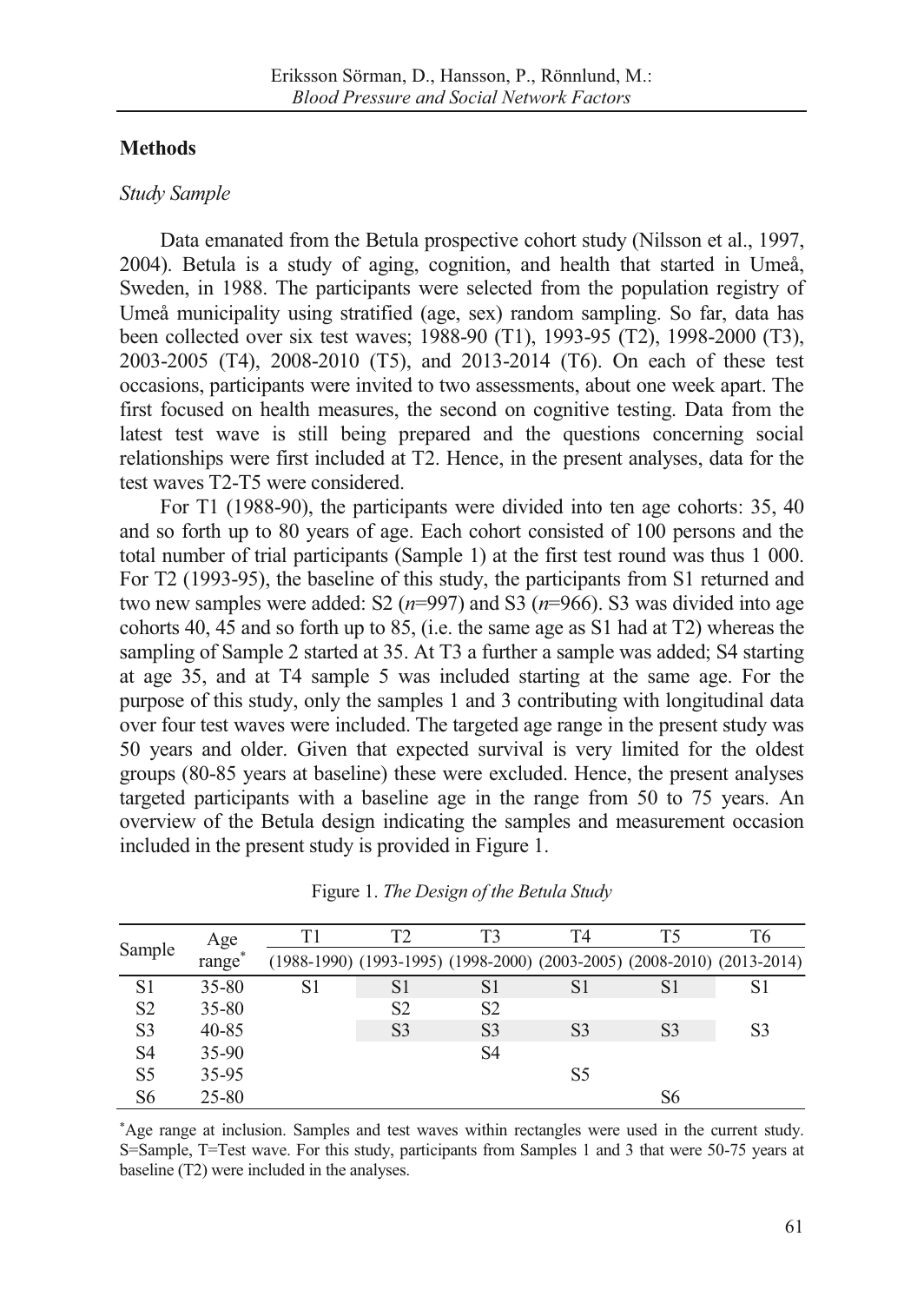### *Participants*

In total, 1137 participants from sample 1 and 3 that were 50-75 years took part at T2 (1993-95). Among these, complete information about BP was available for 1125 participants. We further had to exclude participants with missing data on the social network variables  $(n=8)$ , BMI  $(n=5)$ , education  $(n=10)$ , smoking  $(n=3)$ , and alcohol use  $(n=2)$ . Thus, the final sample consisted of 1097 participants<sup>1</sup>.

The mean baseline age was 62.39 years (*SD*=11.14) and the sample included 489 men and 608 women from sample 1 (*n*=523), and 3 (*n=*574). As noted, data were available at the 5-year (for DBP, *n*=956; SBP, *n*=956), 10-year (for DBP, *n*=760; SBP, *n*=753), and 15-year (for DBP, *n*=534; SBP, *n*=535) follow-up for both samples. Baseline characteristics for the sample are provided in Table 1.

| Charateristic                              | M      | SD    | $\frac{0}{0}$ |
|--------------------------------------------|--------|-------|---------------|
| Age                                        | 62.39  | 8.51  |               |
| Female                                     |        |       | 55.4          |
| Years of Education                         | 9.58   | 3.83  |               |
| BMI                                        | 26.50  | 3.87  |               |
| <b>Diabetes</b>                            |        |       | 5.9           |
| Smoking                                    |        |       | 49.8          |
| Alcohol Use                                |        |       | 77.8          |
| <b>General Stress</b>                      | 3.14   | 2.00  |               |
| Depressive Symptoms                        | 0.88   | 1.20  |               |
| Do not Have a Close Friend                 |        |       | 7.7           |
| Do not Meet Friends Enough                 |        |       | 13.4          |
| Visiting/Visits less than Once a Week      |        |       | 25.1          |
| Contact (Other Ways) less than Once a Week |        |       | 11.9          |
| Not Living with Someone                    |        |       | 25.0          |
| Social Network Index                       | 0.83   | 0.92  |               |
| Diastolic BP                               | 85.17  | 9.69  |               |
| Systolic BP                                | 143.34 | 21.70 |               |
| Medicament for Hypertension                |        |       | 4.4           |

Table 1. *Baseline Characteristics for the Sample* 

## *Measures*

### *Social Network*

Information about social relationships were collected during the session involving a health assessment. The questions, that were part of a questionnaire involving other aspects of the participant's life situation, included the following: (1)

<sup>&</sup>lt;sup>1</sup> There were relatively large amount of missing responses on general stress  $(n=60)$ . The average value of the age group were used for these individuals.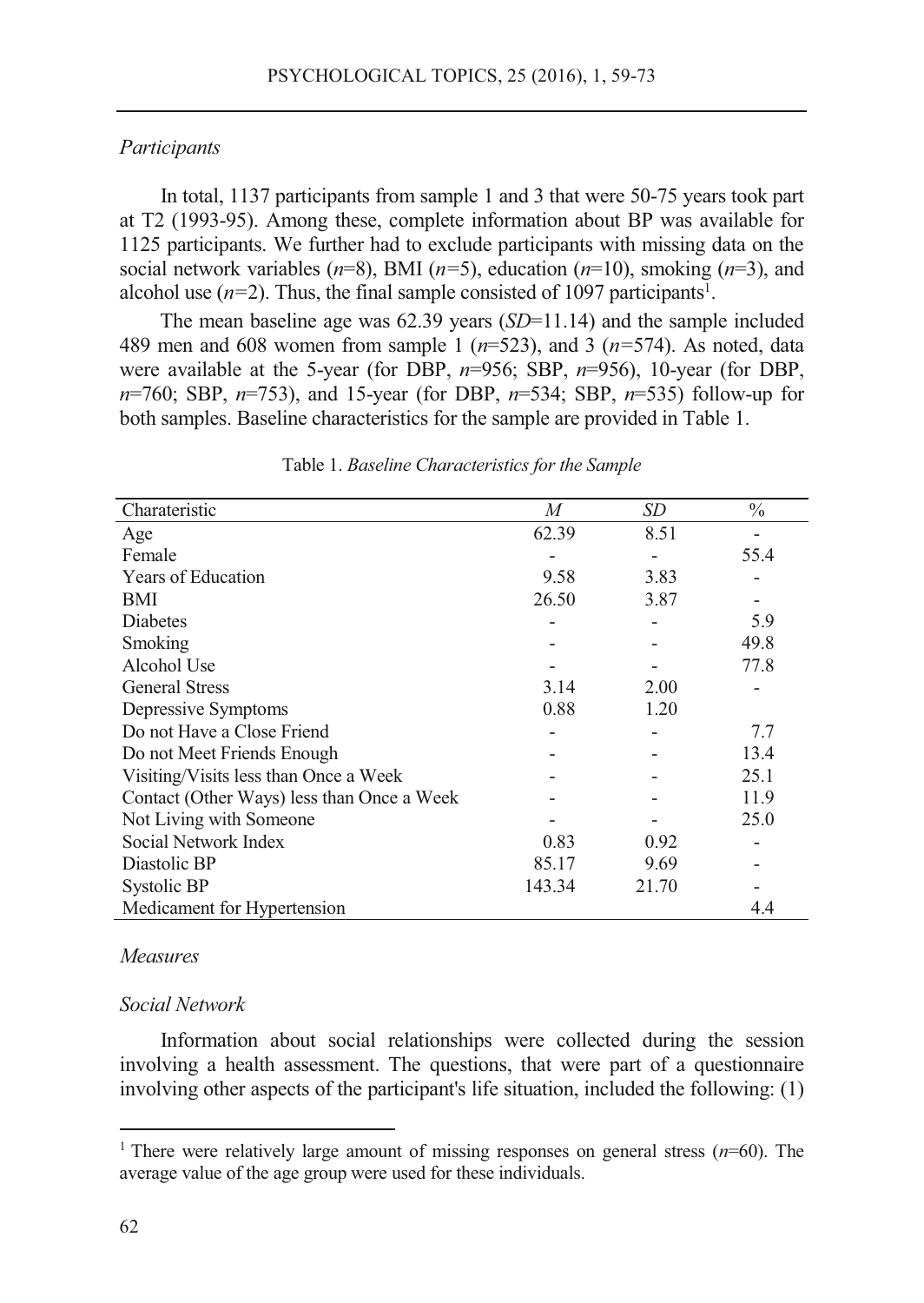"Do you have any really close friend whom you can contact and talk to about anything?" ("no", coded 1/"yes", coded as 0), and (2) "Do you think you see your friends and acquaintances often enough?" ("no", coded as 1, "yes" coded as 0). Participants were also asked; (3) "How often do you visit or are visited by your friends and acquaintances?" ("daily", "several times a week", "weekly", "once a week to once a month", "once a month to once a quarter", "less than once a quarter", or "never"); and (4) "How often do you have contact with your friends and acquaintances in other ways that visits?," e.g. by telephone ("daily", "several times a week", "weekly", "once a week to once a month", "once a month to once a quarter", "less than once a quarter", or "never"). For these two questions about contact frequency a dichotomous coding was used to get a sufficient number of observations for each of the response categories ("less than once a week" was coded as 1/"once a week or more", coded as 0). Information about (5) Living status was also collected. Not living with someone was coded as 1, whereas living with: wife/husband/common law spouse; children; wife/husband/common law spouse and children; other person; other person and children; sibling; or "other," was coded as 0. The dichotomization for the latter three questions has been used elsewhere (Sörman, Rönnlund, Sundström, Adolfsson, & Nilsson, 2015). Finally, a social network index were computed by summing the "risk" factors.

# *Blood Pressure*

BP levels, which include both DBP and SBP variables, has been measured by nurses at all test waves. BP levels were measured after 5 minutes of rest in lying position. The auscultatory method was used with stethoscope and cuffs. In a few cases, where the pulse could not be heard, digital blood pressure meters were used.

# *Covariates*

Covariates in the analyses were age, sex (man coded as 0, woman coded as 1), education (years of formal schooling), BMI, Diabetes (yes=1), Smoking (yes=1), and alcohol use (yes=1). In addition, general stress was included, based on the estimation of general stress on scale ranging from 1 (low) to 10 (high), Finally, a sum of six self-reported indicators of depressive symptoms (fatigue, anxiety, loss of appetite, dispiritedness, loneliness, sleeping problems) was used. This index correlates reasonably well with the Swedish version of the center for Epidemiologic Studies Depression Scale (Radloff, 1977).

Information about having medicament related to hypertension was collected as a part of a health questionnaire administered at health assessment. The information is classified in accordance with ATC (Anatomical Therapeutic Chemical Classification System) recommended by WHO (2006). Since every participant are followed over time, and screened for high blood pressure levels, medicament for hypertension is not uncommon among participants.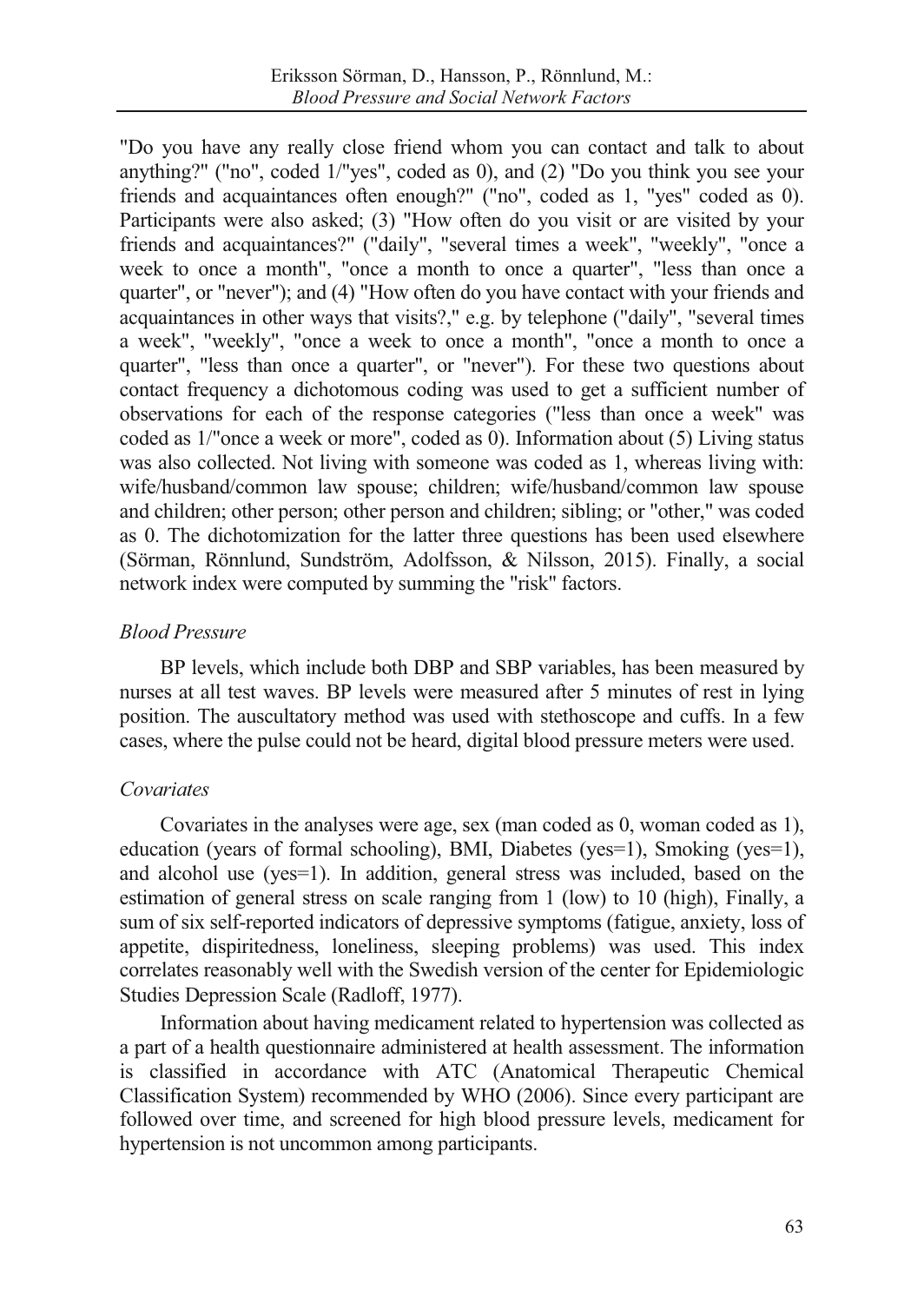#### *Statistical Analysis*

Latent growth modeling was employed to investigate whether aspects of social network could be associated with levels (i.e. the intercept), and time-related changes across the four test occasions (i.e. the slope), in diastolic and systolic blood pressure. Data were analyzed with SPSS-22 and Amos-22 using full information maximum likelihood (FIML) estimation.

First, the fit of Model A (see Figure 2), including the four time points of blood pressure data (DBP and SBP separately) was tested, controlling for medicament of hypertension. Of relevance for further analyses, this model also informs of means changes and variances for the intercept and slope and of the degree to which intercept and slope are associated.



Figure 2. *Model A. The Basic Model Including Blood Pressure Data from Four Test Waves* 

*Note.* Med=Medicament for hypertension, T2-T5=the four different test-waves, BP=Blood Pressure, ICEPT=Intercept.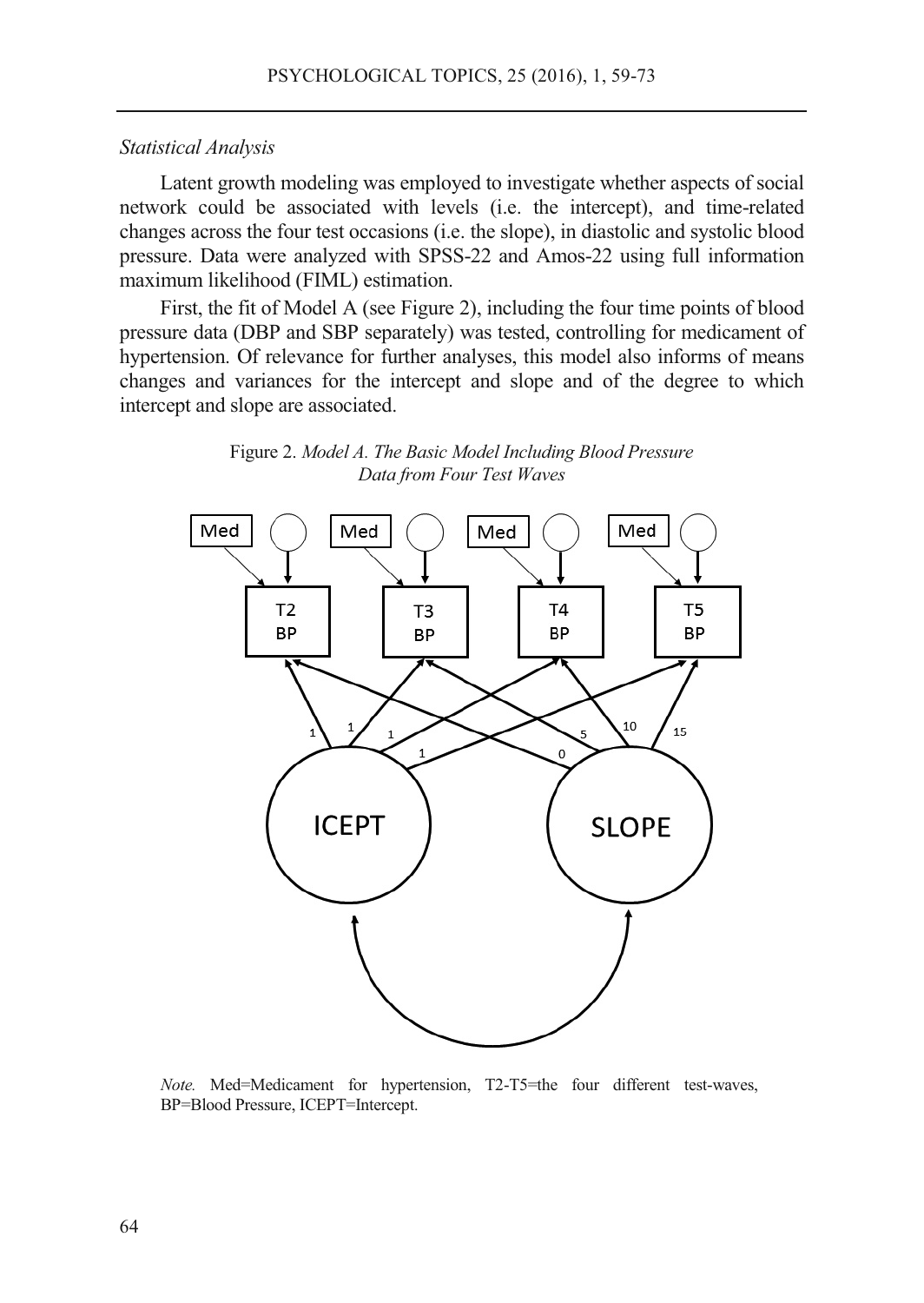Next, in Model B, aspects social network (each variable separately), age, and sex were included in the model (see Figure 3). Finally, additional covariates (gender, education, BMI, diabetes, smoking, alcohol use, stress, and depressive symptoms) were included (Model C) to see whether the effects observed in Model B persisted following control of additional factors. We used three fit indices to evaluate each model: Bentler's comparative fit index (CFI), the root-mean-square error of approximation (RMSEA), and Chi-square/*df*. To explore how each social network variable is associated with BP, standardized parameter estimates were used.

Figure 3. Model B. The Latent Growth Model Used to Investigate Aspects of Social Network as Predictors of Level and Change in Blood Pressure, Controlling for Age, Sex, and Medicament of Hypertension



*Note.* Med=Medicament for hypertension, T2-T5=the four different test-waves, BP=Blood Pressure, ICEPT=Intercept.

### **Results**

Starting with results from latent growth modeling including DPB measures across the four waves with no predictors (Model A), the analysis revealed relatively good fit for some indices: CFI=.944, RMSEA=.066, and Chi-square/*df*=5.46.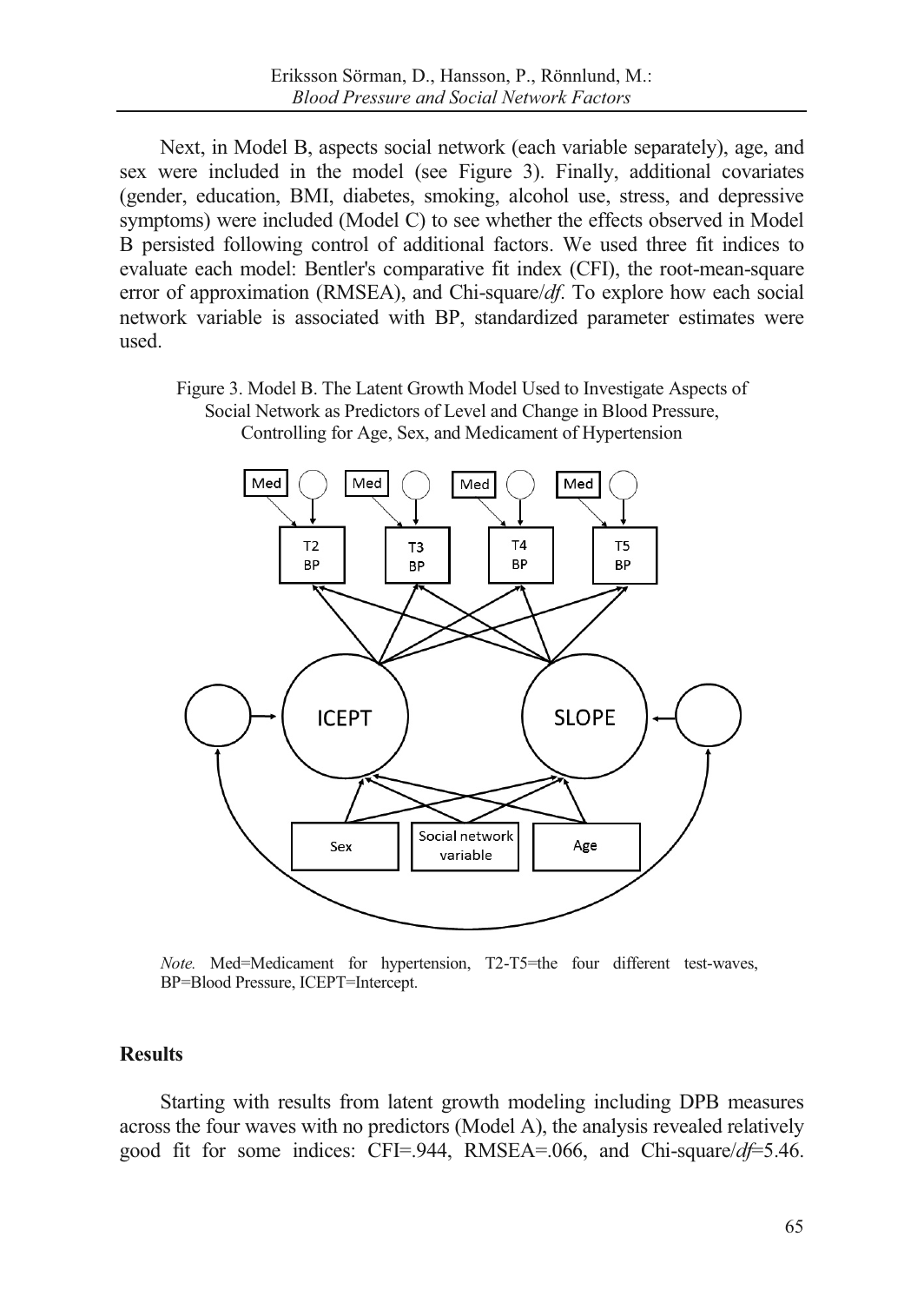Suggested thresholds for reasonable model fit are: CFI  $(>0.90)$ , RMSEA  $(<0.08)$ , and Chi-square/*df* (<3). Thus, indices were relatively good for CFI and RMSEA. Furthermore, means and variances for both intercept  $(M=85.07; S^2=55.79)$  and slope  $(M=0.22, S^2=0.29)$  were significant  $(p<0.01)$ , the result for variances indicating that there are meaningful between-person differences both in regard to levels and changes in DPB over time. Finally, the intercept and slope showed a substantial negative correlation  $(r=.59, p<.001)$ . In conclusion, further analyses of DBP were deemed to be relevant.

For SBP, the fit for the basic model without predictors (Model A), was not fully adequate as judged by the fit indices (CFI=.880, RMSEA=.10, and Chisquare/ $d\neq$  12.25) but the mean (*M*=144.13) and the slope (*M*=0.40) was significant as were their variances,  $S^2 = 333.38$ ,  $S^2 = 1.23$ , for the intercept and slope, respectively, all *p*<.001. As for diastolic blood pressure a negative correlation was observed between intercept and slope  $(r=-.72, p<.001)$ . Based on the results, we decided to include SBP as a dependent measure in further analyses including the social relationship variables as predictors of intercept and slope.

Results from models (B) which included age and sex in addition to each of the social network variables are summarized in Table 2.

For diastolic blood pressure, several of the social network variables showed significant associations with intercepts and slope. More specifically, reports of having no close friend ( $\beta$ =-.080, *SE*=1.06, *p*=.034), visiting/visits less than once a week (β=-.085, *SE*=0.65, *p*=.024), having contact (other ways) less than once a week (β=-.093, *SE*=0.88, *p*=.016), not living with someone (β=-.091, *SE*=0.69, *p*=.024) and higher values on the social network index ( $\beta$ =-.129, *SE*=0.31, *p*<.001), indicating less social contacts, were all significantly related to the intercept of DBP. That is, a relative lack of a network was related to lower BP levels. For three of the variables, a reversed trend was observed with regard to slope; for close friends (β=.161, *SE*=0.11, *p*=.002), visiting/visits less than once a week (β=.122, *SE*=0.99, *p*=.020) and the social network index (β=.124, *SE*=0.47, *p*=.019). For systolic blood pressure, only one variable was significantly associated. Reports of not having a close friend was related to lower intercept (β=-.066, *SE*=2.19, *p*=.037).

In the final set of analyses, additional covariates were added to the model (Model C), including years of education, measures of stress, depressive symptoms, BMI, smoking, alcohol use, and diabetes to examine whether the predictive value of the social network variables would persist following control of additional factors. The results are summarized in Table 3.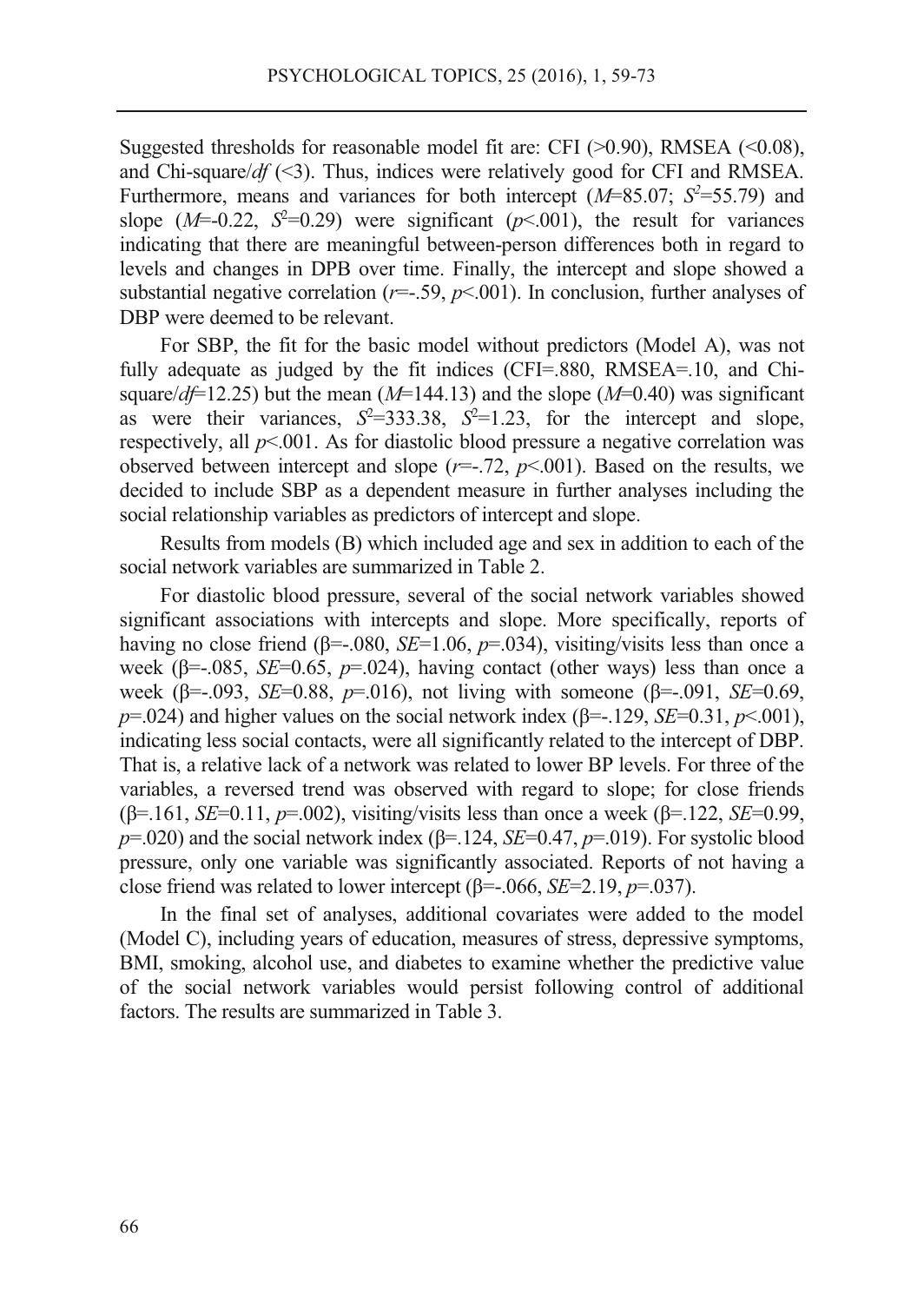|                                            |            |                     |                  | Diastolic Blood Pressure |                              |                   |                            |                     | Systolic Blood Pressure |          |                      |                   |
|--------------------------------------------|------------|---------------------|------------------|--------------------------|------------------------------|-------------------|----------------------------|---------------------|-------------------------|----------|----------------------|-------------------|
| $n=1097$                                   |            | $\rightarrow$ ICEPT |                  |                          | <b>SLOPE</b>                 |                   |                            | $\rightarrow$ ICEPT |                         |          | <b>SLOPE</b>         |                   |
| Predictor                                  |            | <b>SE</b>           | D                | B                        | SE                           | D                 | $\circ$                    | <b>SE</b>           | D                       | $\circ$  | SE <sub></sub>       | D                 |
| Do not Have a Close Friend                 | $-080$     | (1.06)              | .034             | $\overline{161}$         | (0.11)                       | 002               | .066                       | (2.19)              | .037                    | .058     | (3.11)               | 242               |
| Do not Meet Friends Enough                 | .013       | (83)                | .735             | $-0.001$                 | (1.27)                       | 985               |                            |                     | 06                      | .037     | (2.45)               |                   |
| Visiting/Visits less than Once a Week      | $-0.085$   | (65)                |                  | .122                     |                              |                   | $-022$<br>$-013$<br>$-015$ | (1.73)              | .681                    | .001     | (1.91)               | 453<br>986<br>962 |
| Contact (Other Ways) less than Once a Week | $-0.093$   | $\left(88\right)$   | $.024$<br>$.016$ | $.077$                   | $(1.35)$<br>(1.35)<br>(1.06) | 025<br>145<br>937 |                            |                     | 648                     | .002     |                      |                   |
| Not Living with Someone                    | $-0.091$   | (.69)               | .024             | .004                     |                              |                   | $-045$                     | $(1.84)$<br>(1.44)  | .186                    | .002     | $(2.61)$<br>$(2.04)$ |                   |
| Social Network Index                       | $-129$     | $\left($ .31)       | 5001             | 124                      | (47)                         | $_{019}$          | $-0.057$                   | (64)                | 072                     | .003     | (90)                 | 944               |
| $n=1097$                                   |            | $\rightarrow$ ICEPT |                  | Diastolic Blood Pressure |                              |                   |                            | $\rightarrow$ ICEPT | Systolic Blood Pressure |          | <b>SLOPE</b>         |                   |
|                                            |            |                     |                  |                          | $\rightarrow$ SLOPE          |                   |                            |                     |                         |          |                      |                   |
| Predictor                                  | ≏          | SE                  | d                | ≏                        | SE                           | ρ                 | $\circ$                    | SE                  | d                       | $\circ$  | SE                   | ρ                 |
| Do not Have a Close Friend                 | $-069$     | (1.02)              | 059              | .156                     | (1.59)                       | 003               | .059                       | (2.15)              | 059                     | .051     | (3.07)               | 262               |
| Do not Meet Friends Enough                 | .023       |                     | 536              | $000$ .                  |                              | 902               | 800.                       | (1.71)              | 792                     | .041     | (2.44)               | 414               |
| Visiting/Visits less than Once a Week      | $-065$     | (30)                | 077              | .107                     | (1.26)                       | 041               | .006                       | (1.33)              | 856                     | $-019$   | (1.90)               | 699               |
| Contact (Other Ways) less than Once a Week | L60<br>LL0 | (.86)               | 036              | $062$<br>$001$           |                              | 239               | .003                       | (1.80)              | 936                     | $-0.033$ | (2.58)               | 507               |
| Not Living with Someone                    |            | (67)                | $\overline{0}11$ |                          | $(1.33)$<br>$(1.04)$         | 980               | 0.050                      | (1.41)              |                         | 008      | (2.01)               |                   |
| Social Network Index                       | Ę          |                     | 003              | 110                      |                              | .036              | .039                       | (11)                | 209                     | $-0.08$  | (0.90)               | 714               |

Table 2. Summary of the Results from Latent Growth Analyses Adjusted for Ace and Sex (Model R) Table 2. *Summary of the Results from Latent Growth Analyses Adjusted for Age and Sex (Model B)* 

67

*Note.* ICEPT=Intercept; higher scores on predictor variables denote more limited social support.

Note. ICEPT=Intercept; higher scores on predictor variables denote more limited social support.

## Eriksson Sörman, D., Hansson, P., Rönnlund, M.: *Blood Pressure and Social Network Factors*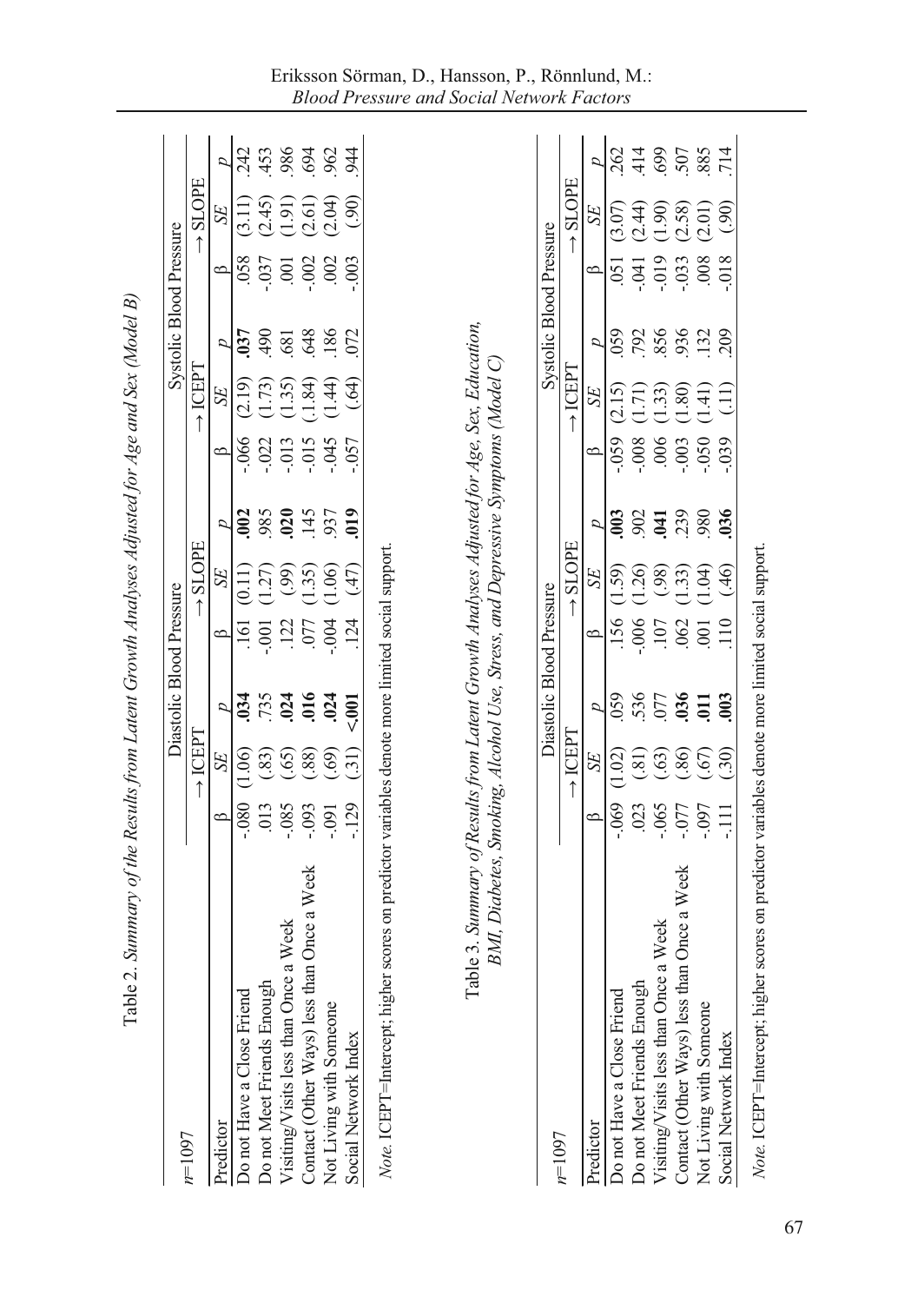In general, the result were similar to those based on age and sex as the only covariates (Table 2). More specifically, a low frequency of contacts in other ways than visits (β=-.077, *SE*=0.86, *p*=.036), not living with someone (β=-.097, *SE*=0.67,  $p=0.011$ ), and the social index ( $\beta$ =-.111, *SE*=0.30,  $p=0.003$ ) were still significantly associated with lower DBP intercept. Moreover, lack of a close friend  $(\beta = 156,$ *SE*=1.59, *p*=.003), few visits ( $\beta$ =.107, *SE*=0.98, *p*=.041), and the social network index ( $\beta$ =.110, *SE*=0.46,  $p$ =.036) were positively associated with slope, as before. For SBP, the only significant association in the previous analyses (i.e. for not having a close friend with intercept) fell short of significance, but showed a similar tendency as in the previous analyses (β=-.059, *SE*=2.15, *p*=.059).

### **Discussion**

The aim of the present study was to examine level and time-related changes in BP in relation to social network variables in sample of individuals aged 50 to 75 years at baseline.

Seemingly at odds with some prior reports that presence of social ties (e.g. Bland et al., 1991; Hanson et al., 1988; Lipowicz & Lopuszanska, 2005; Redondo-Sendino et al., 2005) is associated with lower BP levels/less risk of hypertension) our results, in particular those pertaining to diastolic blood pressure, indicate lower blood pressure levels in individuals with a smaller network. More specifically, reporting lack of a confidant, infrequent contacts with friends, not living with someone, and an index summarizing all of the questions pertaining to social network were inversely related to diastolic blood pressure level (intercept). For systolic blood pressure, the only significant association was observed for lack of a close friend (models including age and sex as covariates), but as for diastolic blood pressure, the association was consistent with a significantly lower levels (intercept) of blood pressure in those lacking this aspect of their social network. For diastolic blood pressure, three of the questions showing a significant association with intercept (Close friend, Frequency of visits, and the Composite index), showed a reversed association with slope, suggesting that the observed differences in levels (i.e. lower DBP for participants with a less extensive network) diminished over time. Similar patterns were observed for the other social network variables significantly associated with intercept, as indicated by the standardized regression weights for slope. The above mentioned results were not much affected by inclusion of additional covariates (age, sex, education, BMI, diabetes, smoking, alcohol use, stress, and depressive symptoms).

Whereas the present questions mainly targeted structural aspects of the participants' social network, it may be important to consider that qualitative, experiential aspects may be more important than structural aspects of social relationships, a pattern observed for various other health-related outcomes, such as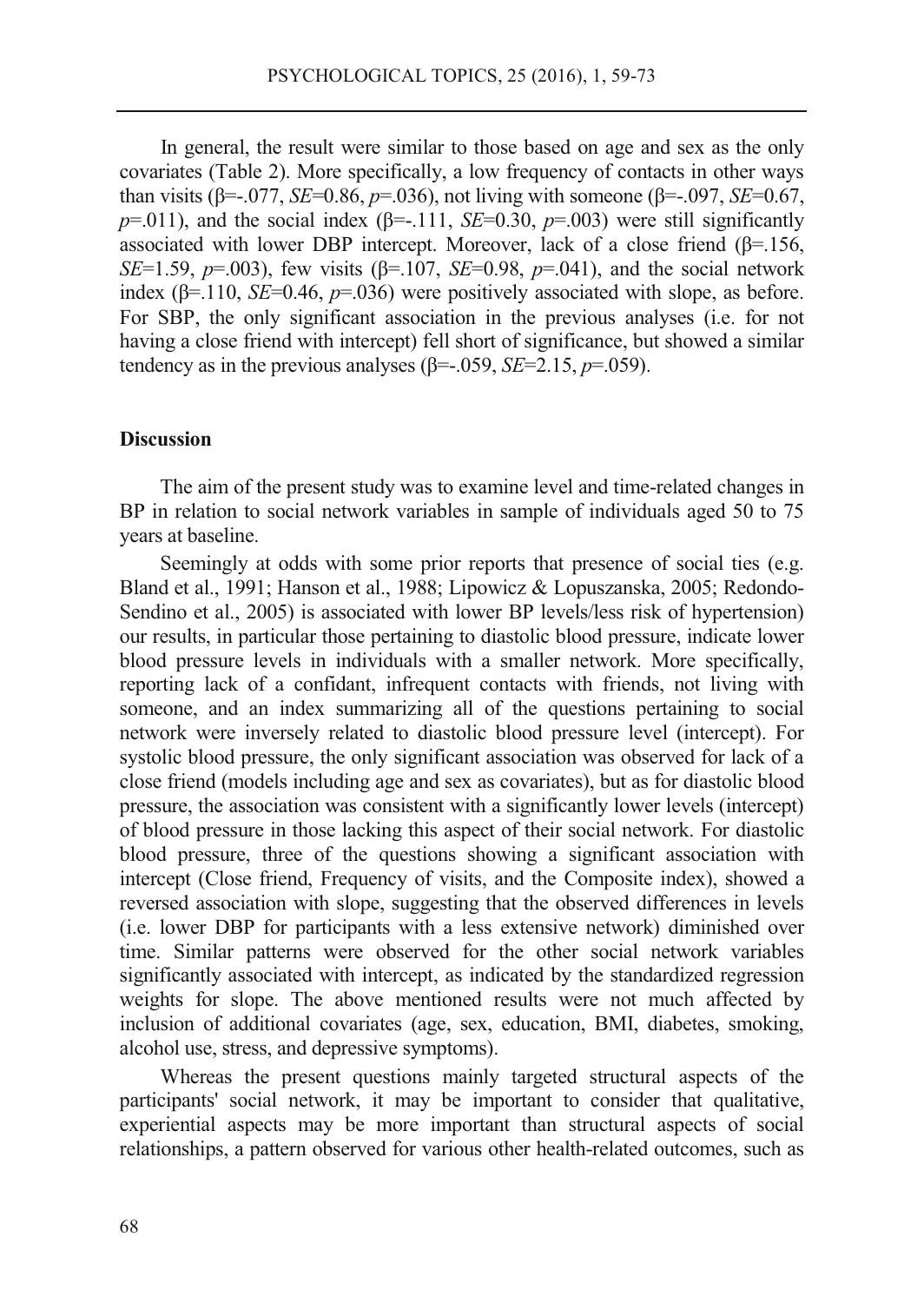risk for dementia (e.g. Amieva et al., 2010) and depression (Teo, Choi, & Valenstein, 2013).

Consistent with this line of reasoning, Hawkley et al. (2010) found a cumulative relationship between higher levels of loneliness at baseline and greater increases in systolic blood pressure over time (up to 4 years) in a sample of 50-68 year olds. By contrast, they found no association between a network index (marital status, number of relatives and friends, group memberships, religious group affiliation) and future increases in blood pressure. Thus, it is possible that the emotional experiences associated with social bonds are more important. In this context it is also relevant to consider the perceived quality of the relationships one has (i.e. whether or not one feels lonely).

A demonstration that quality of relationships is important to blood pressure was provided by Holt-Lundstad, Birmingham, and Jones (2008) who found that unmarried participants had lower ambulant blood pressure levels as compared with participants in low-quality marriages. Thus, low-quality relationships with spouses and friends could potentially have biased the data in favor of "loners" in the present set of data. However, if this was the case, one might have expected that adjustment of depressive symptoms and stress (presumably associated with low-quality relationships) would have eliminated the association between social relationships and blood pressure level, which it did not. In fact, more detailed analyses show that our relationship index (higher score indicating a smaller network) was positively associated with the depressive symptom score, rendering an explanation of the findings based on poor relationship quality among those with a structural "advantage" in regard to social relationships less likely.

Speculating that individuals with smaller networks, as in our study, also experience more loneliness, a remaining possibility is that they more often seek help from a physician and/or the emergency department. Hawkley et al. (2010) speculated that lonely people do this not only for medical treatment, but also for the social contact itself. Regardless, lonely people may, as a consequence, more often be prescribed with medications. Such pattern may, in part, explain the unexpected result of present study suggesting that smaller social network is associated with lower intercept of blood pressure levels.

In conclusion, we observed an unexpected pattern for diastolic blood pressure in particular, of significantly lower levels of blood pressure with a smaller size of the social network. Even though the associations were small, and diminished in magnitude over time as judged from associations with slope, they require an explanation, which was difficult to pinpoint based on the present data set. Future studies examining the relationship between social network size and health outcomes should consider qualitative aspects of social relationships, including feelings of loneliness and relationship quality and investigate the possibility that people with fewer ties actually benefit at least with regard to some aspects of health by increased help seeking.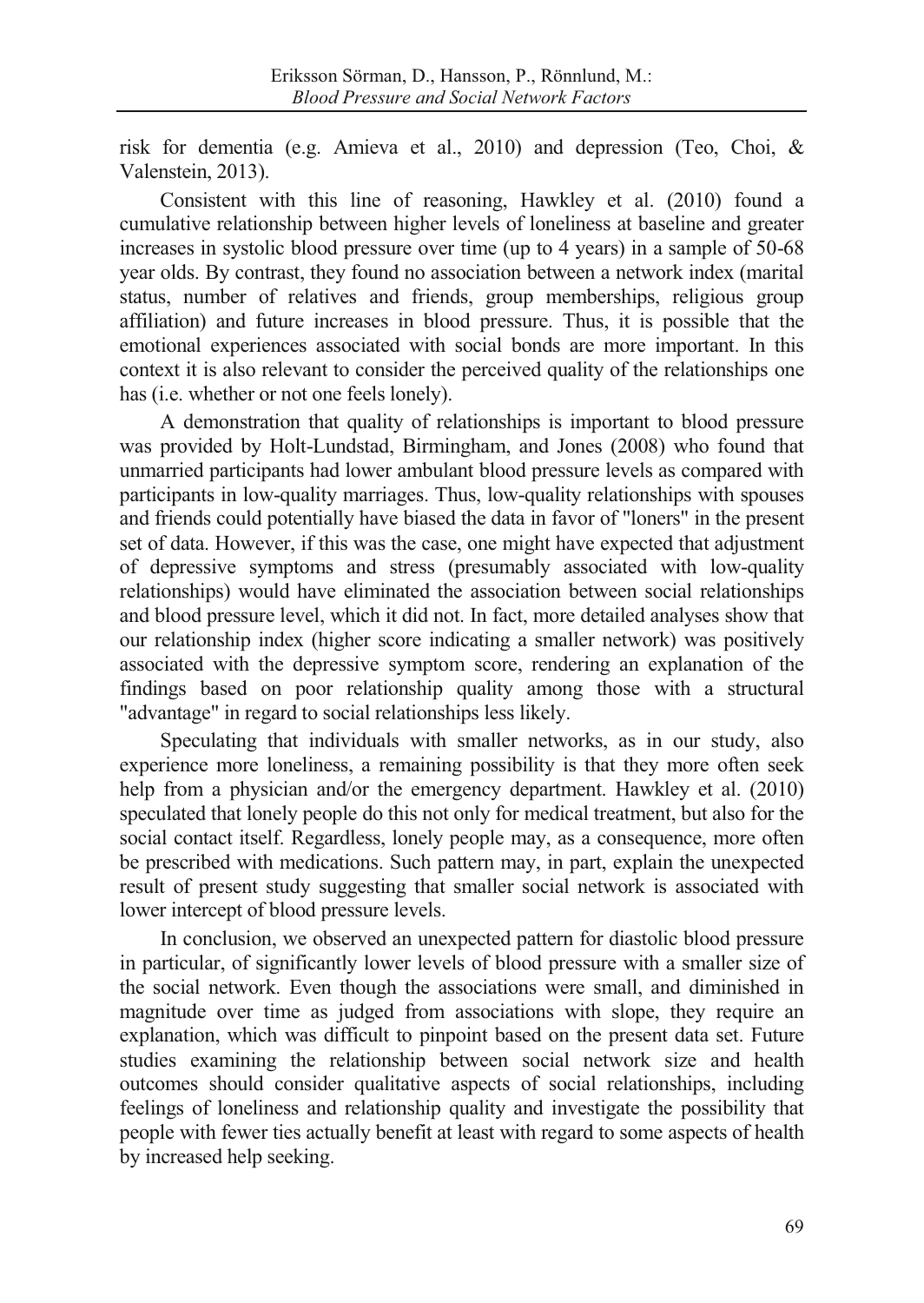#### **References**

- Amieva, H., Stoykova, R., Matharan, F., Helmer, C., Antonucci, T.C., & Dartigues, J.-F. (2010). What aspects of social network are protective for dementia? Not the quantity but the quality of social interactions is protective up to 15 years later. *Psychosomatic Medicine, 72*(9), 905-911. doi:10.1097/PSY.0b013e3181f5e121
- Bland, S., Krogh, V., Winkelstein, W., & Trevisan, M. (1991). Social network and blood pressure: A population study. *Psychosomatic Medicine, 53*(14), 598-607.
- Cornwell, E.Y., & Waite, L.J. (2012). Social network resources and management of hypertension. *Journal of Health and Social Behavior, 53*(2), 215-231. doi.org/10.1177/0022146512446832
- DiMatteo, M.R. (2004). Social support and patient adherence to medical treatment: A metaanalysis. *Health Psychology: Official Journal of the Division of Health Psychology, American Psychological Association, 23*(2)*,* 207-218. doi.org/10.1037/0278- 6133.23.2.207
- Ezzati, M., Lopex, A.D., Rodgers, A., Vander Hoorn, S., Murray, C.J., & Comparative Risk Assessment Collaborating Group (2002). Selected major risk factors and global and regional burden of disease. *Lancet, 360*(9343), 1347-1360. doi.org/:10.1016/S0140- 6736(02)11403-6
- García, E.L., Banegas, J.R., Pérez-Regadera, A.G., Cabrera, R.H., & Rodríguez-Artalejo, F. (2005). Social network and health-related quality of life in older adults: A populationbased study in Spain. *Quality of Life Research : An International Journal of Quality of Life Aspects of Treatment, Care and Rehabilitation, 14*(2), 511-520.
- Gump, B.B., Polk, D.E., Kamarck, T.W., & Shiffman, S.M. (2001). Partner interactions are associated with reduced blood pressure in the natural environment: Ambulatory monitoring evidence from a healthy, multiethnic adult sample. *Psychosomatic Medicine*, *63*(3), 423-433. doi.org/10.1097/00006842-200105000-00011
- Hanson, B., Isacsson, S., Janzon, L., Lindell, S., & Råstam, L. (1988). Social anchorage and blood pressure in elderly men - a population study. *Journal of Hypertension, 6*(6), 503- 510.
- Hawkley, L.C., Thisted, R.A., Masi, C.M., & Cacioppo, J.T. (2010). Loneliness predicts increased blood pressure: 5-year cross-lagged analyses in middle-aged and older adults. *Psychology and Aging*, *25*(1), 132-141. doi.org/10.1037/a0017805
- Holt-Lunstad, J., Birmingham, W.Q., & Jones, B.Q. (2008). Is there something unique about marriage? The relative impact of marital status, relationship quality, and network social support on ambulatory blood pressure and mental health. *Annals of Behavioral Medicine, 35*(2), 239-244. doi.org/10.1007/s12160-008-9018-y
- Lande, M.B., Kaczorowski, J.M., Auinger, P., Schwartz, G.J., & Weitzman, M. (2003). Elevated blood pressure and decreased cognitive function among school-age children and adolescents in the United States. *The Journal of Pediatrics*, *143*(3), 720-724. doi.org/10.1067/S0022-3476 (03)00412-8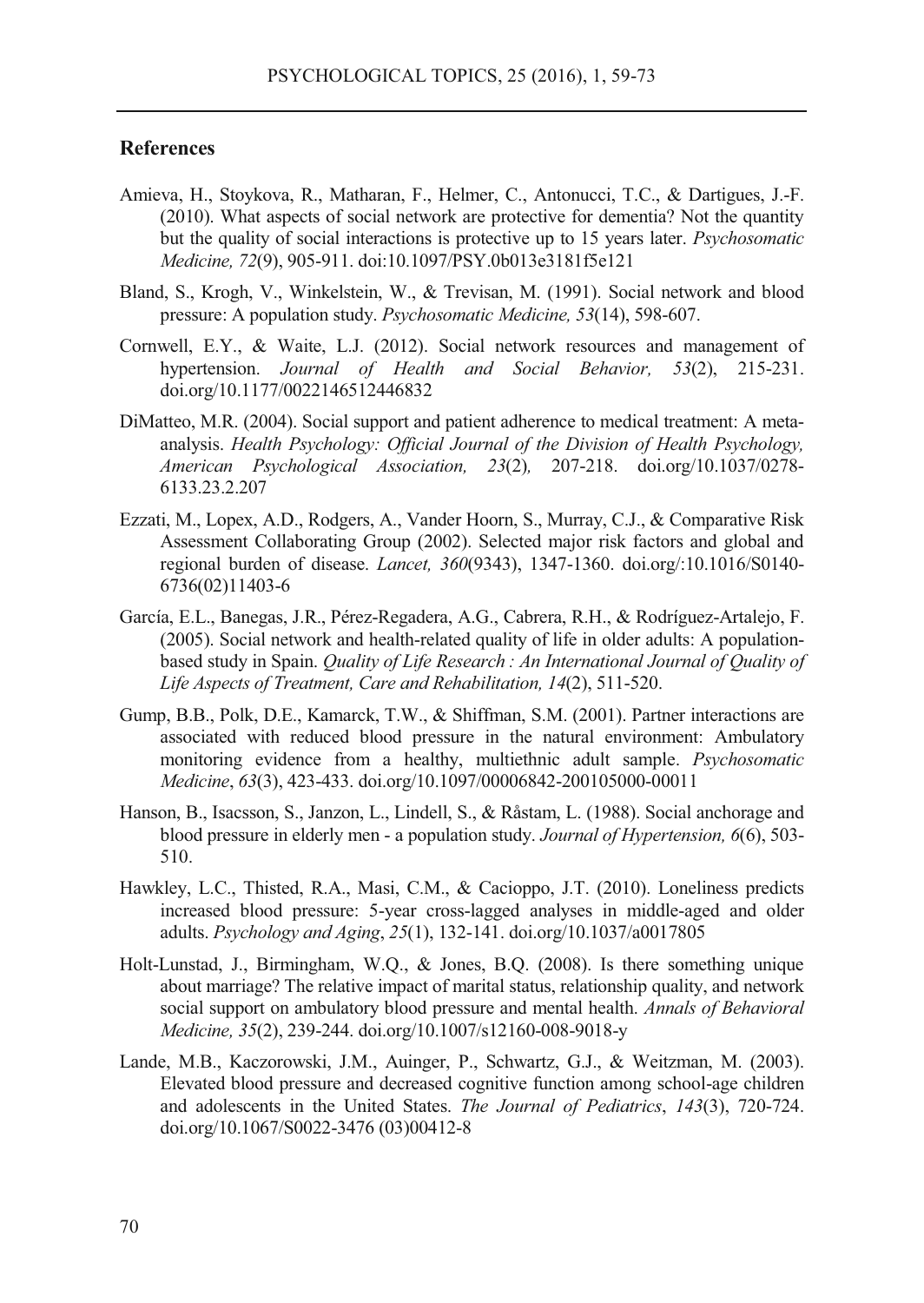- Liszka, H.A., Mainous, A.G., King, D.E., Everett, C.J., & Egan, B.M. (2005). Prehypertension and cardiovascular morbidity. *Annals of Family Medicine, 3*(4), 294- 299. doi.org/10.1370/afm.312
- Lipowicz, A., & Lopuszanska, M. (2005). Marital differences in blood pressure and the risk of hypertension among Polish men. *European Journal of Epidemiology, 20*(5), 421- 427. doi: 10.1007/s10654-005-1752-x
- MacMahon, S., Peto, R., Cutler, J., Collins, R., Sorlie, P., Neaton, J., … Stamler, J. (1990). Blood pressure, stroke, and coronary heart disease. Part 1, prolonged differences in blood pressure: Prospective observational studies corrected for the regression dilution bias. *The Lancet, 335*(8692), 765-774. doi:10.1016/0140-6736(90)90878-9
- Melchior, M., Berkman, L.F., Niedhammer, I., Chea, M., & Goldberg, M. (2003). Social relations and self-reported health: A prospective analysis of the French Gazel cohort. *Social Science and Medicine*, *56*(8), 1817-1830. doi.org/10.1016/S0277-9536 (02)00181-8
- Nilsson, L.-G., Adolfsson, R., Bäckman, L., de Frias, C., Molander, B., & Nyberg, L. (2004). Betula: A prospective cohort study on memory, health, and aging. *Aging, Neuropsychology and Cognition, 11*, 134-148.
- Nilsson, L.-G., Bäckman, L., Nyberg, L., Erngrund, K., Adolfsson, R., Bucht, G., Karlsson, S., Widing, G., & Wildblad, B. (1997). The Betula prospective cohort study: Memory, health, and aging. *Aging, Neuropsychology, and Cognition, 4*, 1-32.
- Okamoto, K., & Tanaka, Y. (2004). Gender differences in the relationship between social support and subjective health among elderly persons in Japan. *Preventive Medicine*, *38*(3), 318-322. doi.org/10.1016/j.ypmed.2003.10.010
- Ong, A.D., Rothstein, J.D., & Uchino, B.N. (2012). Loneliness accentuates age differences in cardiovascular responses to social evaluative threat. *Psychology and Aging*, *27*(1), 190-198. doi.org/10.1037/a0025570
- Peek, M.K., & Lin, N. (1999). Age differences in the effects of network composition on psychological distress. *Social Science & Medicine*, *49*(5), 621-636. doi.org/ http://dx.doi.org/10.1016/S0277-9536 (99)00139-2
- Radloff, L.S. (1977). The CES- D Scale: A self-report depression scale for research in the general poulation. *Applied Psychological Measurement, 1*(3), 385-401.
- Redondo-Sendino, A., Guallar-Castillón, P., Banegas, J., & Rodriguez-Artalejo, F. (2005). Relationship between social network and hypertension in older people in Spain. *Revista Espanola de Cardiologia*, *58*(11), 1294-1301. doi.org/10.1016/S1885-5857 (06)60417-9
- Sörman, D.E., Rönnlund, M., Sundström, A., Adolfsson, R., & Nilsson, L.G. (2015). Social relationships and risk of dementia: A population-based study. *International Psychogeriatrics, 27*(8), 1391-1399. doi: 10.1017/S1041610215000319
- Sparrenberger, F., Cichelero, F.T., Ascoli, M., Fonseca, F.P., Weiss, G., Berwanger, O., … Fuchs, F.D. (2009). Does psychosocial stress cause hypertension? A systematic review of observational studies. *Journal of Human Hypertension*, *23*(1), 12-19. doi.org/10.1038/jhh.2008.74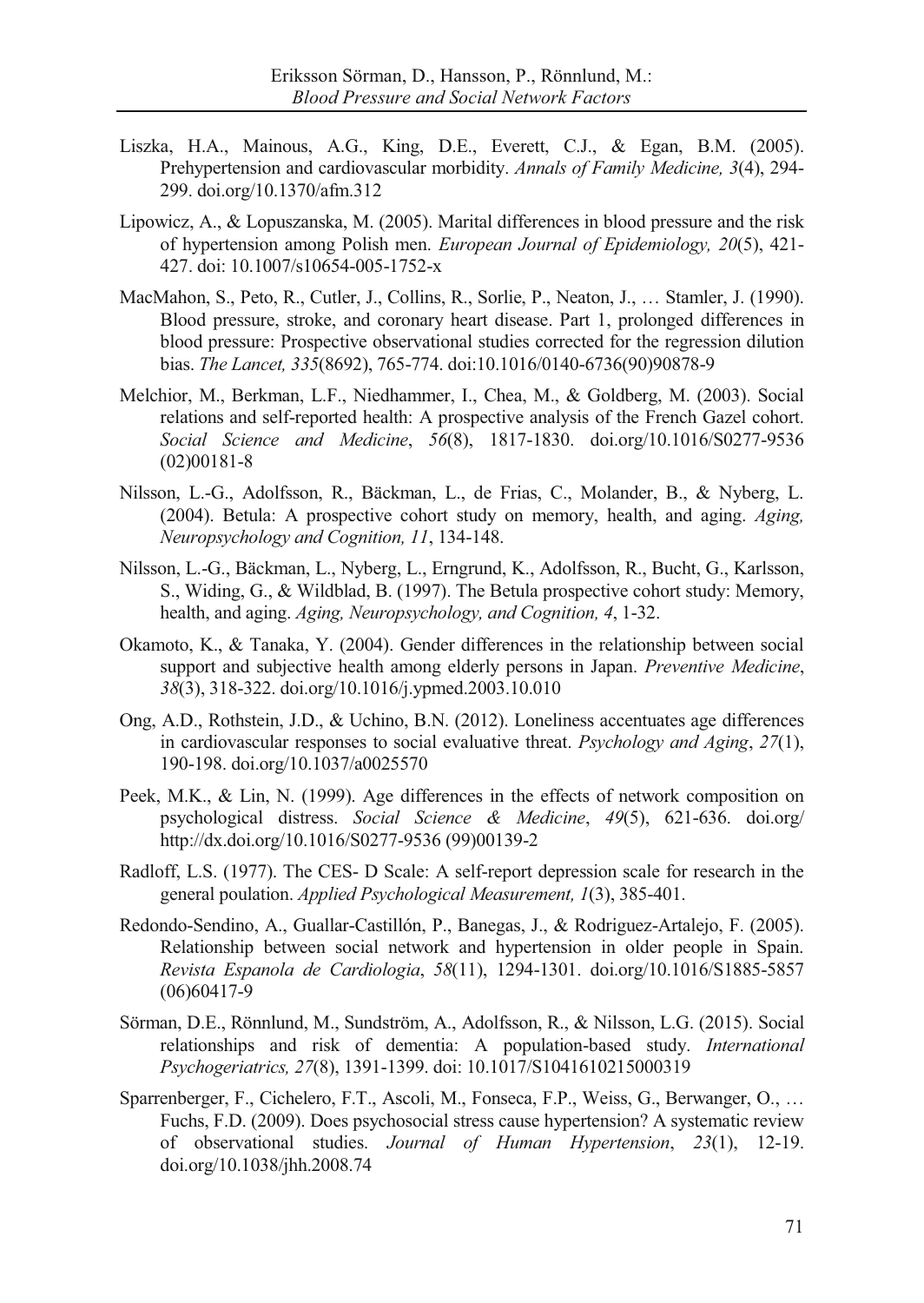- Stokes, J., Kannel, W.B., Wolf, P.A., D'Agostino, R.B., & Cupples, L.A. (1989). Blood pressure as a risk for cardiovascular disease. The Framingham Study - 30 years of follow-up. *Hypertension, 13*(5 suppl), 13-18. doi:10.1161/01.HYP.13.5\_Suppl.I13
- Tay, L., Tan, K., Diener, E., & Gonzalez, E. (2013). Social relations, health behaviors, and health outcomes: A survey and synthesis. *Applied Psychology: Health and Well-Being*, *5*(1), 28-78. doi.org/10.1111/aphw.12000
- Teo, A.R., Choi, H., & Valenstein, M. (2013). Social relationships and depression: Ten-year follow-up from a nationally representative study. *PLoS ONE, 8*(4), e62396. doi:10.1371/journal.pone.0062396
- Uchino, B.N., Cacioppo, J.T., & Kiecolt-Glaser, J.K. (1996). The relationship between social support and physiological processes: A review with emphasis on underlying mechanisms and implications for health. *Psychological Bulletin*, *119*(3), 488-531. doi.org/10.1037/0033-2909.119.3.488
- Vasan, R.S., Larson, M.G., Leip, E.P., Evans, J.C., O'Donnell, C.J., Kannel, W.B., & Levy, D. (2001). Impact of high-normal blood pressure on the risk of cardiovascular disease. *New England Journal of Medicine*, *345*(18), 1291-1297. doi.org/10.1056/ NEJMoa003417
- Waldstein, S. (1995) Hypertension and neuropsychological function: A lifespan perspective. *Experimental Aging Research, 21*(4), 321-352.
- World Health Organization WHO (2006). *The anatomical therapeutic chemical classification system with defined daily doses (ATC/DDD).* Norway: WHO.
- Zhang, Y., Lee, E.T., Devereux, R.B., Yeh, J., Best, L.G., Fabsitz, R.R., & Howard, B.V. (2006). Prehypertension, diabetes, and cardiovascular disease risk in a populationbased sample: The strong heart study. *Hypertension, 47*(3), 410–414. doi.org/ 10.1161/01.HYP.0000205119.19804.08